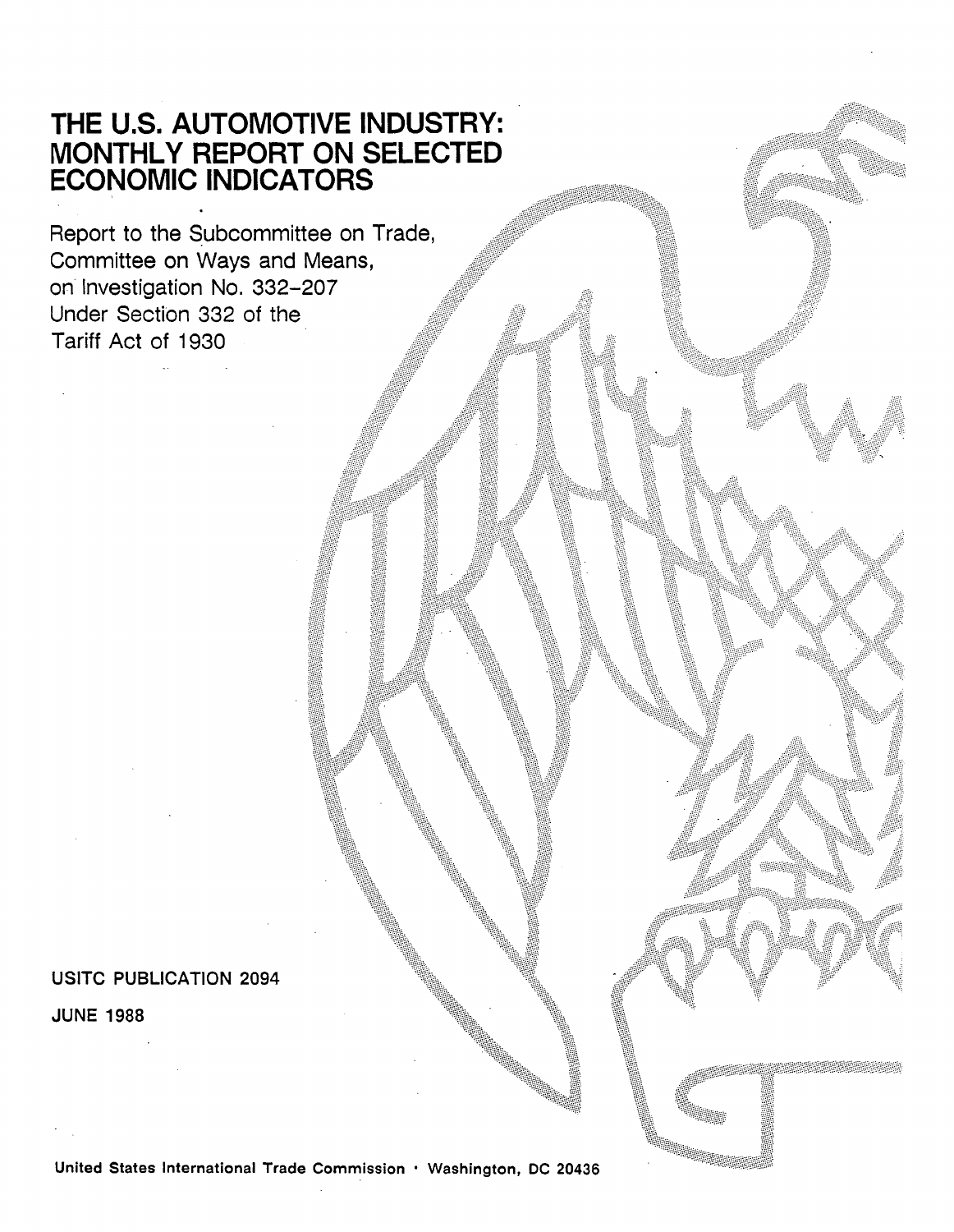## UNITED STATES INTERNATIONAL TRADE COMMISSION

## COMMISSIONERS

Alfred E. Eckes, Acting Chairman Seeley G. Lodwick David B. Rohr Susan Liebeler Anne E. Brunsdale Ronald A. Cass

Office of Industries

Erland Heginbotham, Director

This report was prepared principally by

Gary M. Cohen

Transportation Branch

Machinery and Equipment Division

Address all communications to Kenneth R. Mason, Secretary to the Commission United States International Trade Commission Washington, DC 20436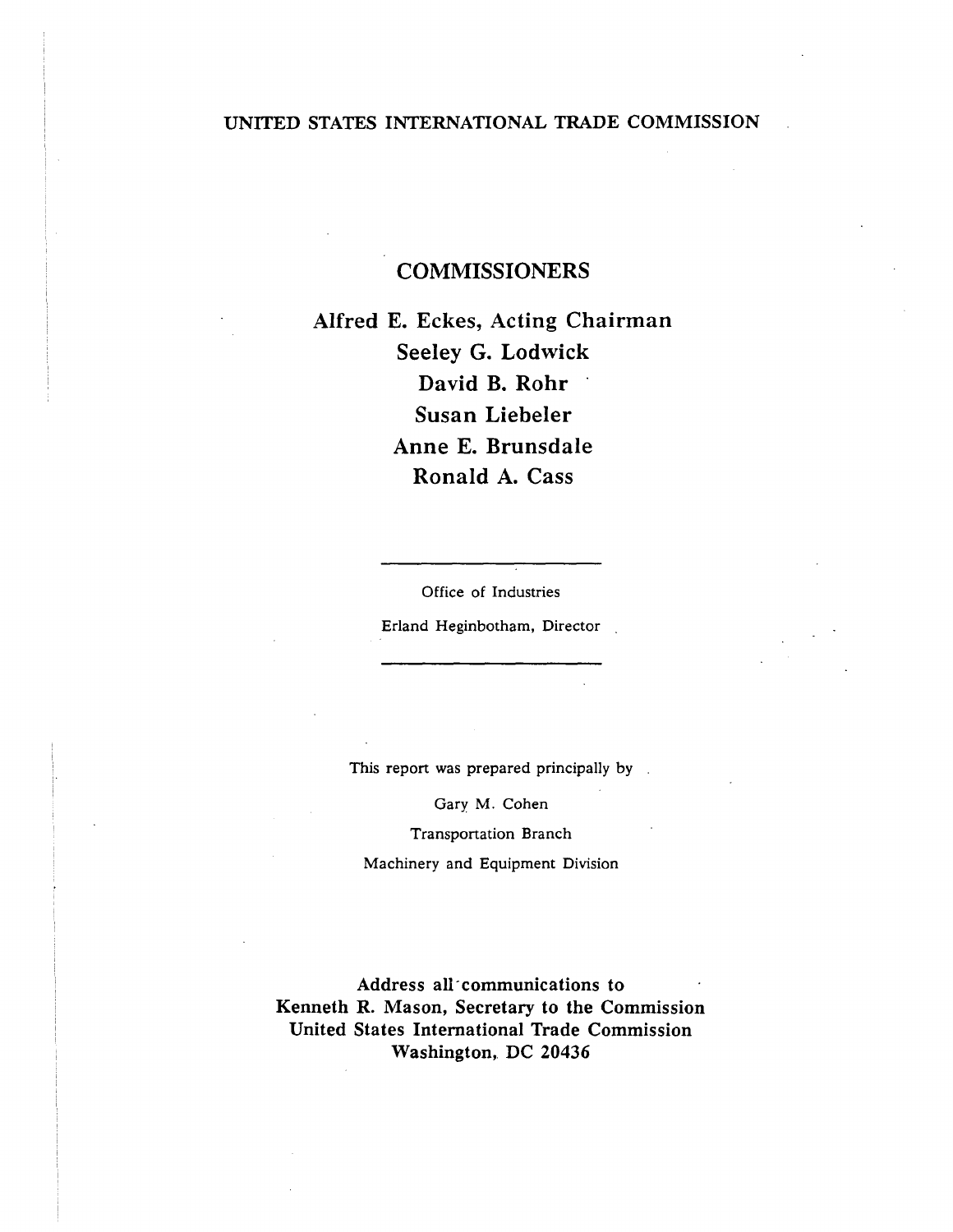## C 0 N T E N T S

 $\sim$ 

l.

 $\mathbf{r}$ 

 $\sim$   $\sim$ 

Ċ,

#### Tables

| 1. | New passenger automobiles: U.S. retail sales of domestic<br>production, production, inventory, days' supply, and<br>employment, by specified periods, June 1986-May 1988                 | $\mathbf 1$ |
|----|------------------------------------------------------------------------------------------------------------------------------------------------------------------------------------------|-------------|
| 2. | New passenger automobiles: U.S. imports for consumption, by<br>principal sources and by specified periods, May 1986-                                                                     |             |
| 3. | Lightweight automobile trucks and bodies and cab/chassis for<br>lightweight automobile trucks: U.S. imports for consumption,<br>by principal sources and by specified periods, May 1986- | 2           |
|    |                                                                                                                                                                                          | 3           |
|    | 4. New passenger automobiles: U.S. exports of domestic<br>merchandise, by principal markets and by specified periods,                                                                    |             |
|    | May 1986-April 1988<br>5. Lightweight automobile trucks and bodies and cab/chassis for                                                                                                   | 4           |
|    | lightweight automobile trucks: U.S. exports of domestic<br>merchandise, by principal markets and by specified periods,                                                                   |             |
|    | 6. New passenger automobiles: Sales of domestic and imported<br>passenger automobiles and sales of imported passenger                                                                    | 5           |
|    | automobiles as a percent of total U.S. sales, by specified                                                                                                                               | 6           |
| 7. | New passenger automobiles: Price indexes, by specified periods,                                                                                                                          |             |
| 8. | New passenger automobiles: Retail price changes in the U.S.                                                                                                                              | 6.          |
|    |                                                                                                                                                                                          | 7           |
| 9. | Manufacturers' suggested retail prices of selected U.S. and<br>Japanese automobiles, April 1981-June 1988                                                                                | 8           |

### Page

 $\ddot{\phantom{1}}$ 

 $\bar{z}$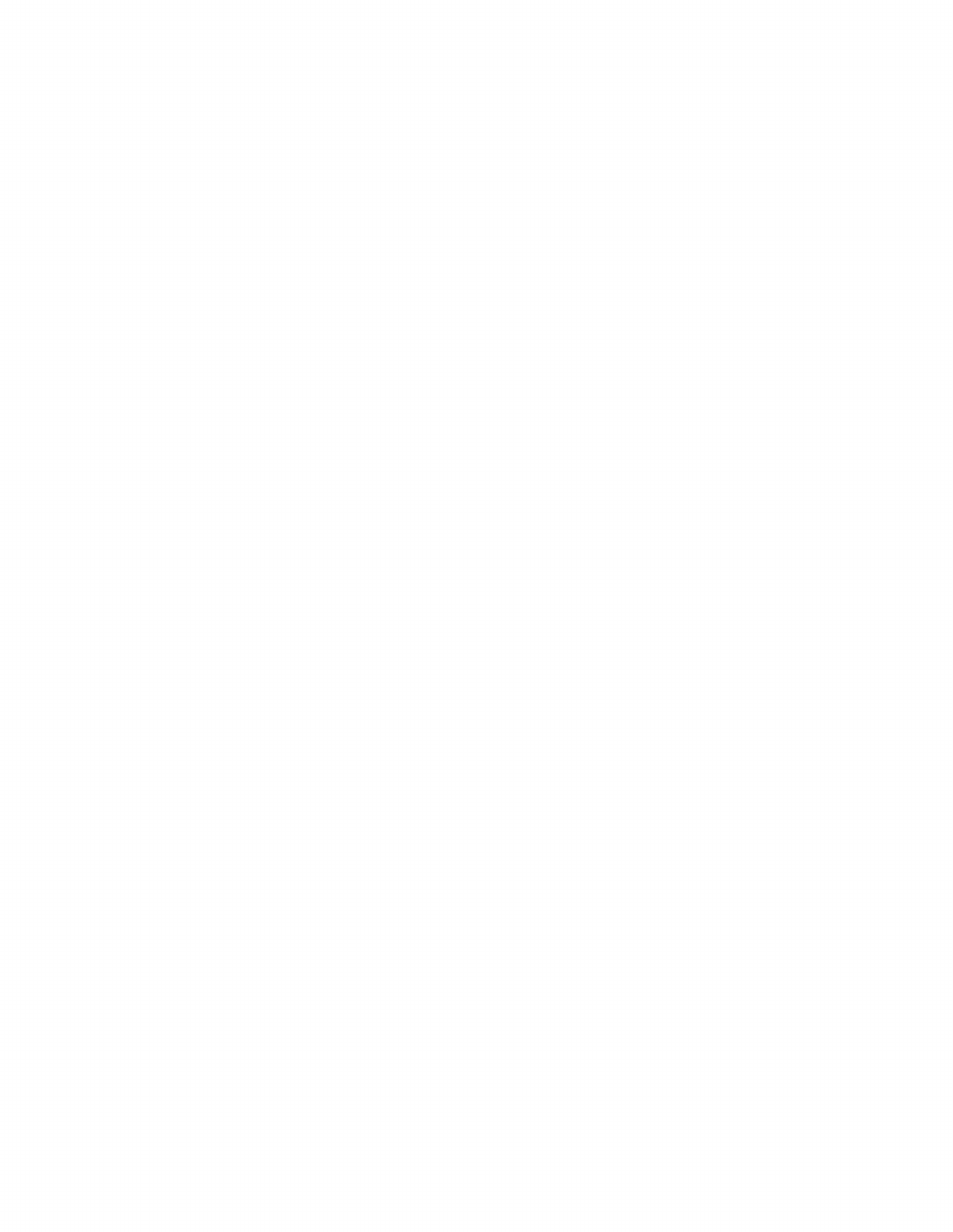Table 1.--New passenger automobiles: U.S. retail sales of domestic production, production, inventory, days' supply, and employment, by.specified periods, June 1986-May 1988

|                              |             |           | (In thousands of units; thousands of employees) |           |            |
|------------------------------|-------------|-----------|-------------------------------------------------|-----------|------------|
|                              | $1987 - 88$ |           |                                                 | 1986-87   |            |
|                              | Apr.        | May       | June 1987-                                      | May       | June 1986- |
| Item                         | 1988        | 1988      | May 1988                                        | 1987      | May 1987   |
| Retail sales of domes-       |             |           |                                                 |           |            |
| tic production:              |             |           |                                                 |           |            |
| Subcompact                   | 108         | 114       | 1,311                                           | 135       | 1,478      |
| Compact                      | 155         | 164       | 1,651                                           | 140       | 1,839      |
| Intermediate                 | 248         | 276       | 2,772                                           | 211       | 2,713      |
| Standard                     | 84          | 91        | 1,028                                           | 83        | 1,123      |
| Luxury                       | 56          | 57        | 601                                             | 54        | 634        |
| $Total$                      | 652         | 702       | 7,368                                           | 622       | 7.787      |
| Production:                  |             |           |                                                 |           |            |
| Subcompact                   | 110         | 135       | 1,155                                           | 110       | 1,485      |
| Compact                      | 136         | 157       | 1,670                                           | 142       | 1,897      |
| Intermediate                 | 233         | 274       | 2,697                                           | 255       | 2,868      |
| Standard                     | 67          | 64        | 762                                             | 63        | 869        |
| Luxury                       | 64          | 68        | 677                                             | 54        | 726        |
| $Total \ldots \ldots \ldots$ | 610         | 697       | 6,963                                           | 623       | 7,843      |
| Inventory:                   |             |           |                                                 |           |            |
| Subcompact                   | 270         | 275       | 1/                                              | 357       | 1/         |
| Compact                      | 292         | 297       | 1/                                              | 368       | 1/         |
| Intermediate                 | 685         | 697       | 1/                                              | 742       | 1/         |
| Standard                     | 192         | 195       | 1/                                              | 248       | 1/         |
| Luxury                       | 132         | 134       | 1/                                              | 197       | 1/         |
| $Total$                      | 1.571       | 1,598     | 1/                                              | 1.912     | 1/         |
| Days' supply: 2/             |             |           |                                                 |           |            |
| Subcompact                   | 65          | 60        | 1/                                              | 73        | 1/         |
| Compact                      | 49          | 45        | 1/                                              | 58        | 1/         |
| Intermediate                 | 72          | 63        | 1/                                              | 78        | 1/         |
| Standard                     | 59          | 54        | 1/                                              | 60        | 1/         |
| Luxury                       | 61          | 59        | 1/                                              | 87        | 1/         |
| Average                      | 63          | 57        | 1/                                              | 72        | 1/         |
| Employment: $3/$             |             |           |                                                 |           |            |
| Total employees              | 840<br>4/   | 848<br>57 | 1/                                              | 874<br>67 | 1/         |
|                              |             |           |                                                 |           |            |

*11* Not applicable.

*2.1* Days' supply is an average for each class size which is determined by the previous month's retail sales.

1/ Employment data are for SIC 371 (motor vehicles and motor vehicle equipment). 4/ Data are for March 1988, revised.

2/ Data are for April 1988.

§/Data are for April 1987.

Source: Retail sales and production, Data Resources, Inc. Auto Information Bank; days' supply and inventory, Automotive News; and employment, U.S. Department of Labor.

Note.--Because of rounding, figures may not add to the totals shown.

1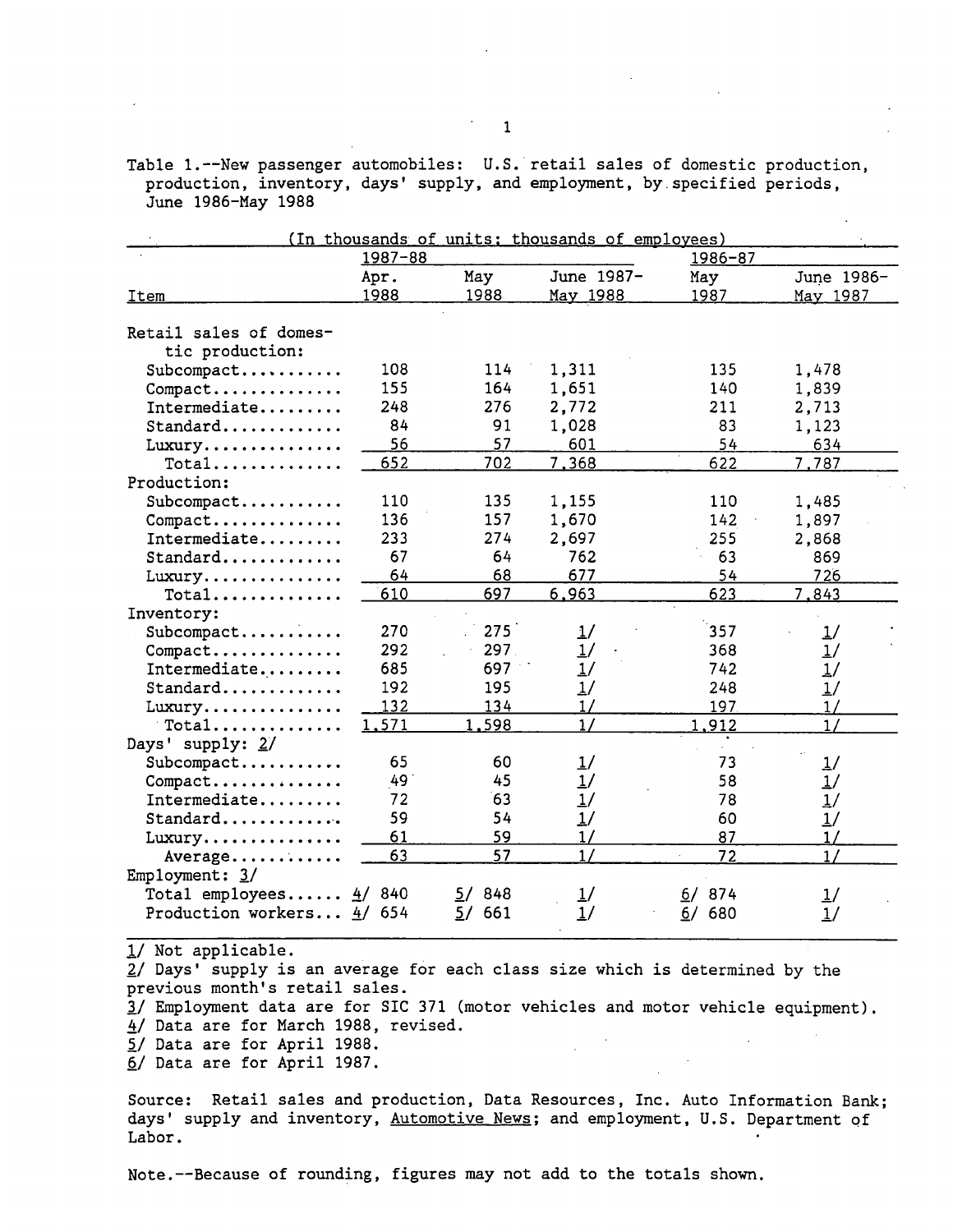Source **Japan .** .......... . **Canada .** ...•..••.. West Germany..... **Korea .** .......... . Sweden.......... **Mexico .** ......... . Yugoslavia....... United Kingdom... **Italy .** .......... . **France .** ......... . Brazil.......... All other........  $Total$ ....... **Japan .... -....... .**  Canada.......... West Germany..... **Korea •** ......•.... **Sweden .** ......... . **Mexico .** ......... . Yugoslavia....... United Kingdom... **Italy .** ........... . **France .** ......... . Brazil.......... All other....... **Total .** ...... . 1987-88 Mar. 1988 145,343 113. 957 27,757 30,037 8,841 11, 368 5,386 4, 962 1,194 2,149 3,168 <u>1,061</u> 355.223 1,352,140. 1,265-,418 653. 077 164,627 137,378 102, 775 14,074 129,886 23, 171 19,794 17,921 17,318 3,897,579 Apr •. 1988 171,586 117,789 19,512 43,988 8,609 10,806 5,186 3,343 467 2,394 10,022 967 394.651 1,672,681 1,305,026 529,034 239,605 131,789 92,175 15,139 79,441 11, 710 26,356 56,597 16.005 4,175,557 May 1987- Apr. 1988 <u> Quantity (units)</u> 2,368,144 1,016,694 330,950 483,947 113,824 148,021 54,773 48,986 8,450 19,784 64,587 18,236 4.676.396 1986-87 Apr. 1987 180,825 76,342 37,489 29,303 16,773 7,524 4,397 3,704 981. 3,817 4,452 2 068 367.675 Value (1.000 dollars) 21,261,666 11,186,536 8,115,147 2,534,553 1,680,168 1,326,478 139,915 1,227,811 186,390 201,398 338,168 <u>284.529</u> 48,482,758  $-1,643,906$ 810,112" 823,233 148,008 225,017 76,622 13,223 83,214 17,865 32,791 20,021 30.917 3,924,929 May 1986- <u>Apr. 1987</u> 2,535,842 1,073,142 425,710 224,946 151,074 39,854 48,294 32,493 24,361 21,488 7,120 14 295 4.598.619 21,464,089 11,225,655 8,504,623 1,085,436 1,935,534 414,873 278,433 712,025 285,051 148,837 33,306 207.125 46,294,987

Table 2.--New passenger automobiles: U.S. imports for consumption, by principal sources and by specified periods, May 1986-April 1988 1/

1/ Data include imports into Puerto Rico and TSUSA items 692.1005-692.1008; data do not include automobiles assembled in U.S. foreign trade zones.

Source: Compiled from official statistics of the U.S. Department of Commerce. Note.--Because of rounding, figures may not add to the totals shown.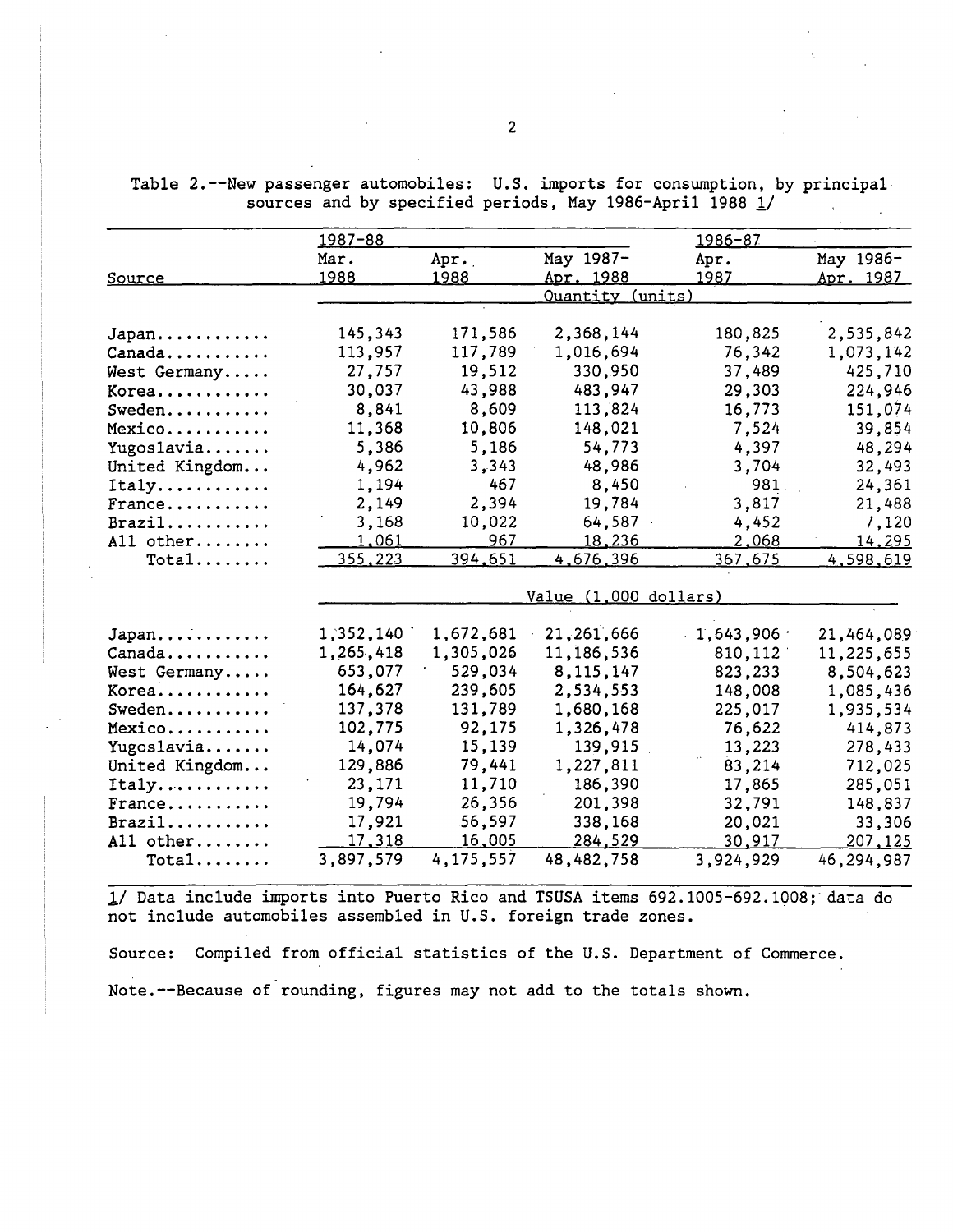Table 3.--Lightweight automobile trucks  $1/$  and bodies and cab/chassis for lightweight automobile trucks: U.S. imports for consumption, by principal sources and by specified periods, May 1986-April 1988  $2/$ 

|                               | <u> 1987-88</u> |              |                         | 1986-87      |                        |
|-------------------------------|-----------------|--------------|-------------------------|--------------|------------------------|
| Source                        | Mar.<br>1988    | Apr.<br>1988 | May 1987-<br>Apr. 1988  | Apr.<br>1987 | May 1986-<br>Apr. 1987 |
|                               |                 |              |                         |              |                        |
|                               |                 |              | <u> Quantity</u>        | $(units)$ 3/ |                        |
| Japan                         | 62,901          | 31,978       | 655,471                 | 90,853       | 967,233                |
| Canada                        | 24,566          | 24,991       | 219,295                 | 16,327       | 221,858                |
| Mexico                        | 2               | 8            | 6,132                   | 1,275        | 17,276                 |
| All other                     | 173             | 679          | 1,487                   | 6            | 1,010                  |
| $Total$                       | 87,642          | 77,656       | 882,385                 | 108,461      | 1,207,37 <u>7</u>      |
|                               |                 |              | Value $(1,000$ dollars) |              |                        |
| Japan                         | 350,059         | 285,988      | 3,652,506               | 500,429      | 5,108,183              |
| $Canada \ldots \ldots \ldots$ | 287,772         | 284,286      | 2,273,410               | 147,371      | 2,040,046              |
| Mexico                        | 230             | 554          | 51,113                  | 10,126       | 131,196                |
| All other                     | 20,446          | 17,473       | 114,083                 | 1,938        | 55,943                 |
| $Total \ldots$                | 658,506         | 588,302      | 6,091,111               | 659,864      | 7,335,368              |

1/ Defined as not over 10,000 pounds gvw.

2/ Partially estimated, all data include imports into Puerto Rico.

l/ Quantity.data include complete trucks and cab/chassis, but exclude bodies.

Source: Compiled from official statistics of the U.S. Department of Commerce, except as noted.

Note.--Because of rounding, figures may not add to the totals shown.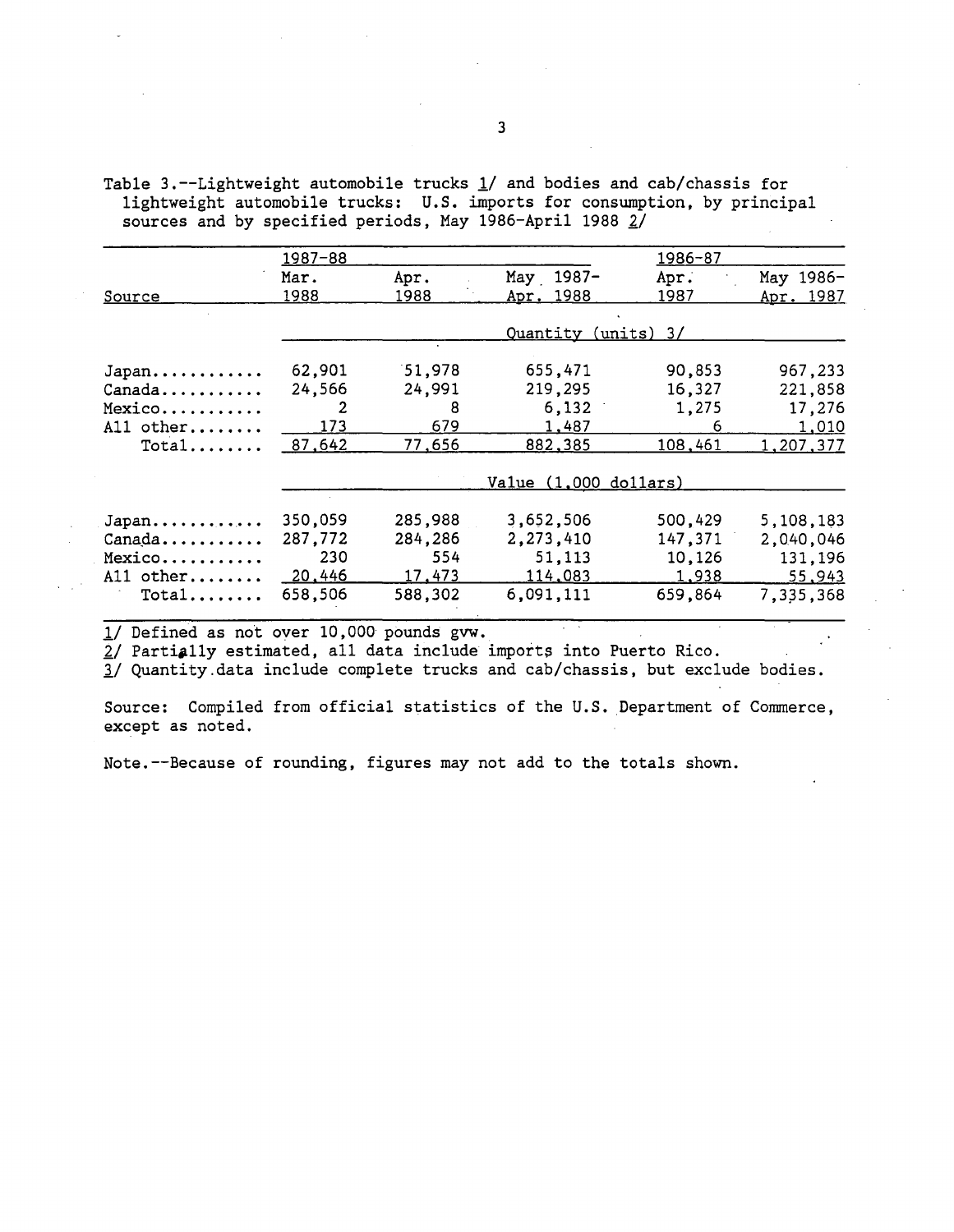Table 4.--New passenger automobiles: U.S. exports of domestic merchandise, by principal markets and by specified periods, May 1986-April 1988

|                 | 1987-88 |         |                       | 1986-87 |           |
|-----------------|---------|---------|-----------------------|---------|-----------|
|                 | Mar.    | Apr.    | May 1987-             | Apr.    | May 1986- |
| Market          | 1988    | 1988    | Apr. 1988             | 1987    | Apr. 1987 |
|                 |         |         | Quantity (units)      |         |           |
| $Canada \ldots$ | 70,483  | 57,287  | 592,746               | 53,792  | 574,459   |
| Japan           | 2,150   | 1,268   | 8,322                 | 497     | 2,989     |
| All other       | 11,881  | 11,181  | 86,922                | 5,564   | 41,962    |
| $Total$         | 84,514  | 69.736  | 687,990               | 59,853  | 619,410   |
|                 |         |         | Value (1.000 dollars) |         |           |
| Canada          | 719,892 | 573,151 | 6,114,947             | 543,217 | 5,417,260 |
| Japan           | 24,367  | 16,747  | 115,438               | 7,995   | 47,731    |
| All other       | 154,713 | 142,708 | 1,147,586             | 77,536  | 556,079   |
| $Total$         | 898,972 | 732,606 | 7,377,971             | 628,748 | 6,021,070 |

Note.--Because of rounding, figures may not add to the totals shown.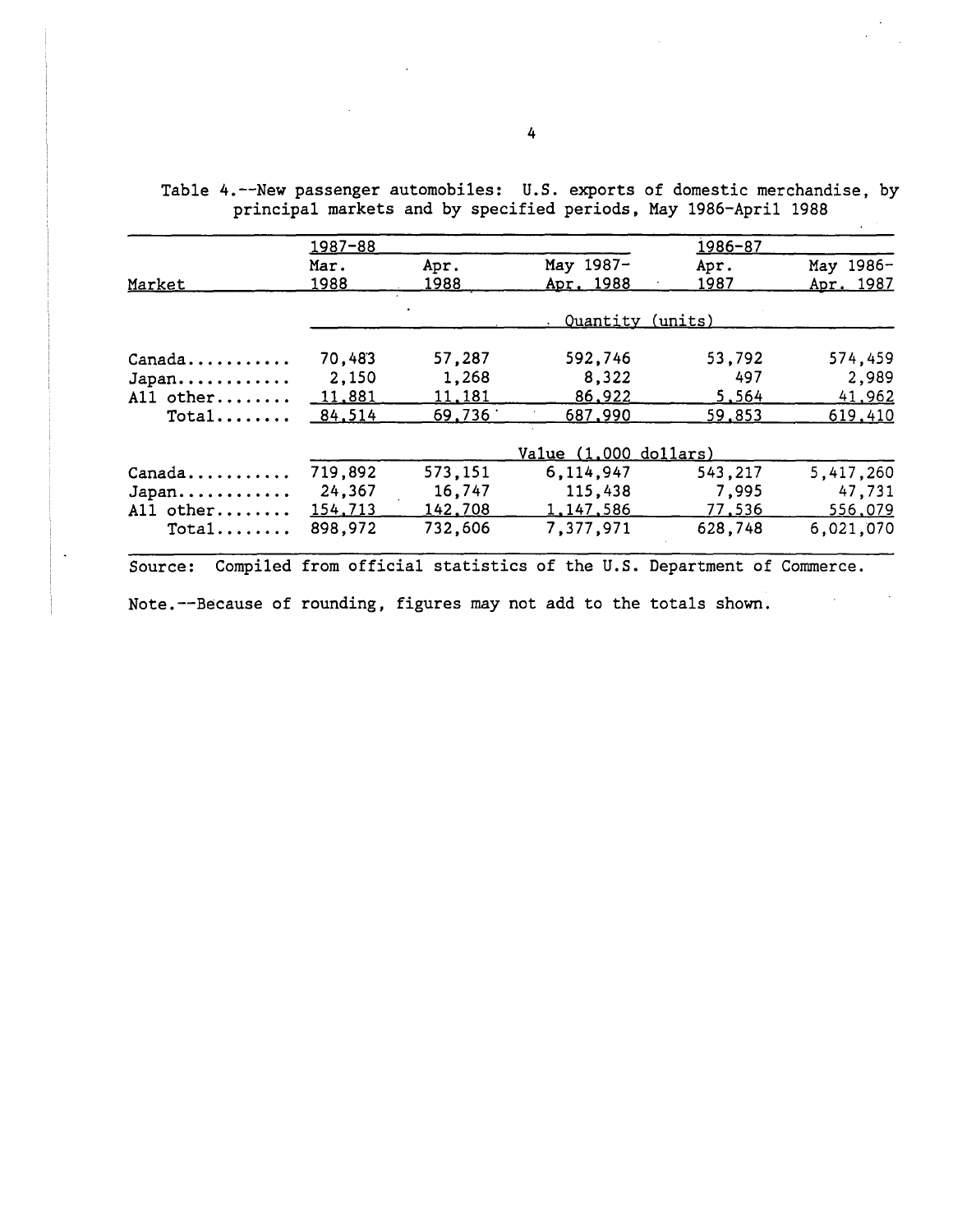Table 5.--Lightweight automobile trucks 1/ and bodies and cab/chassis for lightweight automobile trucks: U.S. exports of domestic merchandise, by principal markets and by specified periods, May 1986-April 1988 2/

|                  | $1987 - 88$  |              |                         | 1986-87      |                        |
|------------------|--------------|--------------|-------------------------|--------------|------------------------|
| Market           | Mar.<br>1988 | Apr.<br>1988 | May 1987-<br>Apr. 1988  | Apr.<br>1987 | May 1986-<br>Apr. 1987 |
|                  |              |              |                         |              |                        |
|                  |              |              | Quantity (units) 3/     |              |                        |
| Canada           | 18,432       | 14,344       | 175,520                 | 12,753       | 163,105                |
| All other        | 3,133        | 3,394        | 21,023                  | 1,852        | 12,150                 |
| Total $21,565$   |              | 17,738       | 196,544                 | 14,605       | 175,255                |
|                  |              |              | Value $(1,000$ dollars) |              |                        |
|                  |              |              |                         |              |                        |
| $Canada \ldots $ | 183,606      | 142,028      | 1,744,449               | 116,031      | 1,481,516              |
| All other        | 43,105       | 39,724       | 262,639                 | 22,689       | 144,800                |
| $Total$          | 226.711      | 181,752      | 2,007,088               | 138,720      | 1,626,316              |

1/ Defined as not over 10,000 pounds gvw.

*21* Partially estimated.

J./ Quantity data include complete trucks and cab/chassis, but exclude bodies.

Source: Compiled from official statistics of the U.S. Department of Commerce, except as noted.

Note.--Because of rounding, figures may not add to the totals shown.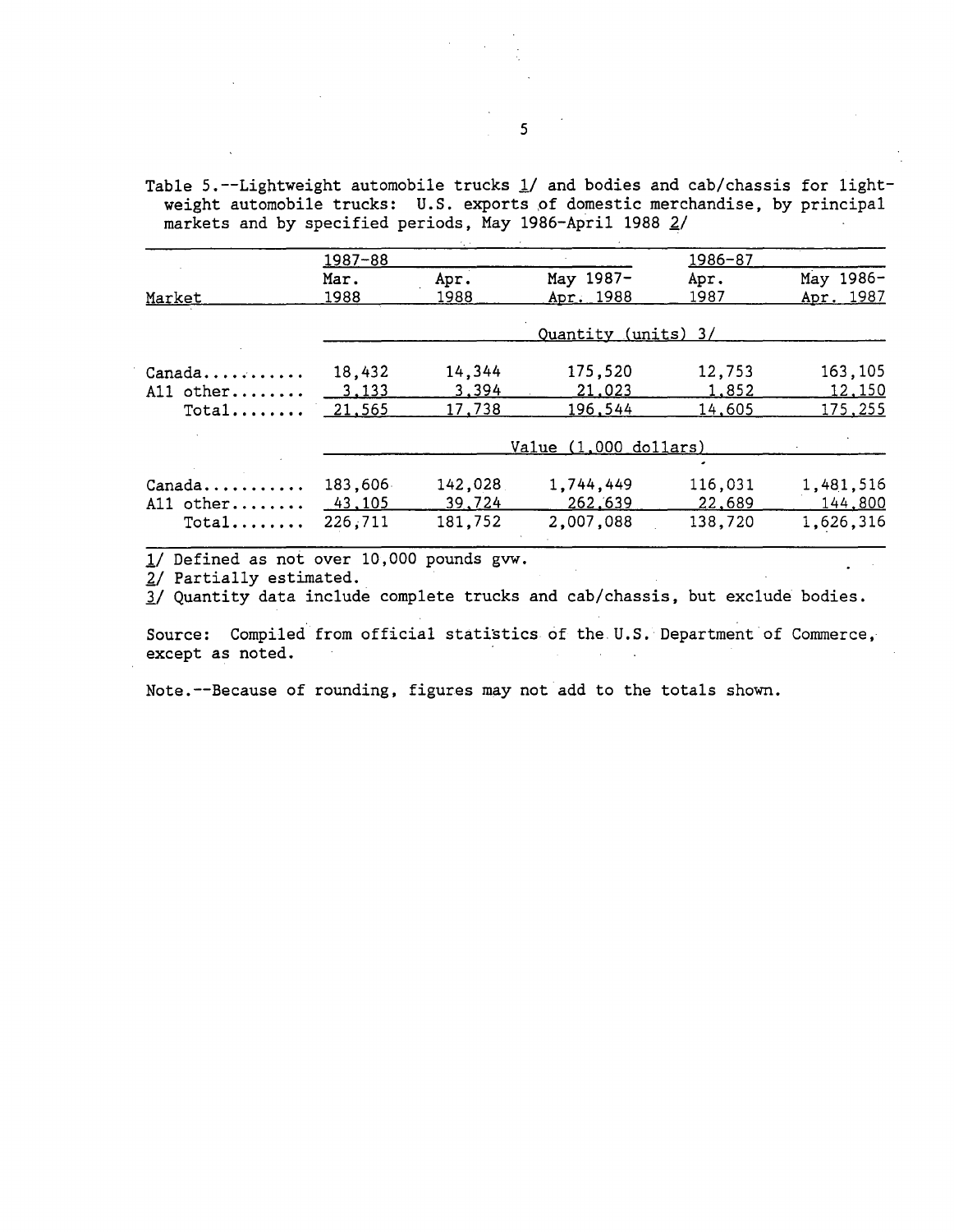Table 6.--New passenger automobiles: Sales of domestic and imported passenger automobiles and sales of imported passenger automobiles as a percent of total U.S. sales, by specified periods, 1987 and 1988  $\sim 10^7$ 

|                         | Sales of-      |           |                |         |                     |           |             | Ratio of im-           |
|-------------------------|----------------|-----------|----------------|---------|---------------------|-----------|-------------|------------------------|
|                         | Domestic       |           | Imported       |         | Total U.S.          |           |             | port sales to          |
|                         | automoblies 1/ |           | automobiles 2/ |         | <u>sales</u>        |           | total sales |                        |
| Period                  | 1988           | 1987      | 1988           | 1987    | 1988                | 1987      | 1988        | 1987                   |
|                         |                |           |                |         |                     |           |             | $-$ -Percent $-$ - $-$ |
| January                 | 531,225        | 427,678   | 229,459        | 197,941 | 760,684             | 625,619   | 30.2        | 31.6                   |
| February                | 649,059        | 556,953   | 235,212        | 220,162 | 884,271             | 777, 115  | 26.6        | 28.3                   |
| $Jan.-Feb$              | 1,180,284      | 984,631   | 464,671        |         | 418.103 1.644.955   | 1,402,734 | 28.2        | 29.8                   |
| March                   | 733,738        | 682,117   | 269,433        |         | 247,966 1,003,171   | 930.083   | 26.9        | 26.7                   |
| $Jan.-Mar$              | 1,914,022      | 1,666,748 | 734,104        |         | 666,069 2,648,126   | 2,332,817 | 27.7        | 28.6                   |
| $April \ldots$          | 651,560        | 691,803   | 247,020        | 242.374 | 898,580             | 934,197   | 27.5        | 25.9                   |
| Jan. $-Apr 2, 565, 582$ |                | 2,358,551 | 981,124        |         | 908,443 3,546,706   | 3,267,014 | 27.7        | 27.8                   |
| $May. \ldots \ldots$    | 701,987        | 622,303   | 268,906        | 260,514 | 970,893             | 882,817   | 27.7        | 29.6                   |
| $Jan.-May$              | 3,267,569      | 2,980,854 | 1,250,030      |         | 1.168.977 4.517.599 | 4.149.831 | 27.7        | 28.2                   |

, 1/ Domestic automobile sales include U.S. and Canadian-built automobiles sold in the United States.

2/ Does not include automobiles imported from Canada.

Source: Automotive News.  $\Delta \sim 10^{11}$ 

> Table 7.--New passenger automobiles: Price indexes, by specified periods, 1987 and 1988 1/

|                                              | 1988         |              |                        | <u> 1987 </u> | and 1988     |                          |  |
|----------------------------------------------|--------------|--------------|------------------------|---------------|--------------|--------------------------|--|
| Item                                         | Mar.<br>1988 | Apr.<br>1988 | Percent<br>change      | Apr.<br>1987  | Apr.<br>1988 | Percent<br><u>change</u> |  |
| Consumer Price<br>Index:                     |              |              |                        |               |              |                          |  |
| Unadjusted<br>Seasonally                     | 116.0        | 115.9        | $-0.1$<br>$\mathbf{r}$ | 113.6         | 115.9        | $+2.0$                   |  |
| adjusted $116.2$<br>Producer Price<br>Index: |              | 116.2        |                        | 113.6         | 116.2        | $+2.3$                   |  |
| Unadjusted 111.5<br>Seasonally               |              | 111.7        | $+0.2$                 | 113.0         | 111.7        | $-1.2$                   |  |
| adjusted                                     | 112.1        | 111.5        | $-0.5$                 | 113.0         | 111.5        | $-1.3$                   |  |

1/ Consumer price index, 1982-1984 = 100. Producer price index, 1982 = 100. Source: U.S. Department of Labor.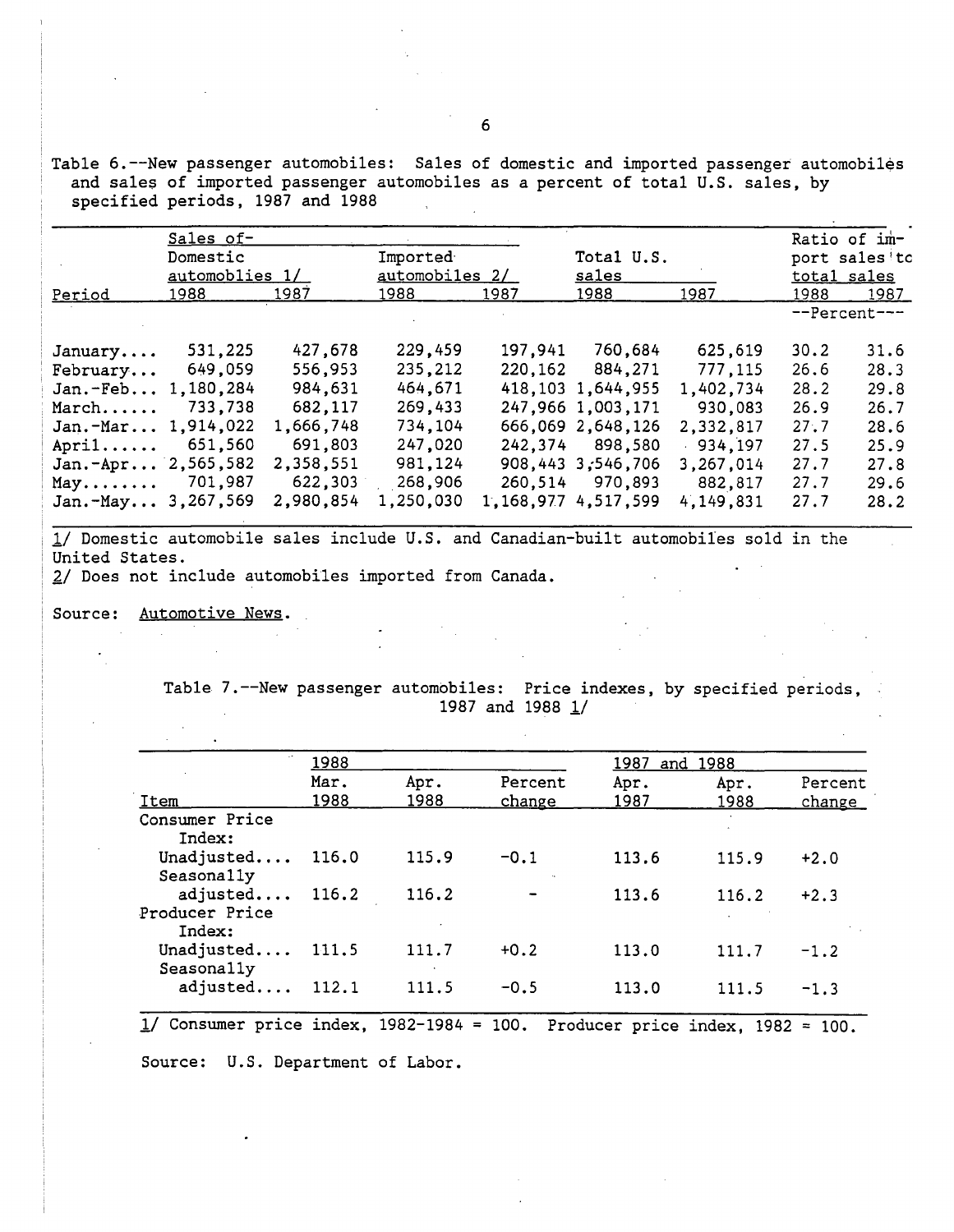Table 8.--New passenger automobiles: Retail price changes in the U.S. market during May 1988

|                                    | Retail price changes            |
|------------------------------------|---------------------------------|
| <u>Country source/make</u>         | in dollars, May 1988 $(+ or -)$ |
| U.S. producers:                    |                                 |
| General Motors No change.          |                                 |
|                                    |                                 |
|                                    |                                 |
| Japanese producers:                |                                 |
| Nissan $1/$                        | +167                            |
| Mitsubishi Motors $+163$ to $+173$ |                                 |
| European producers:                |                                 |
| Austin Rover                       | $+935$ to $+988$                |
| Volkswagen                         | $+100$ to $+390$                |
| Korean producers                   | No change.                      |
|                                    |                                 |

1/ Average retail price change for all models.

Source: Automotive News, May 1988.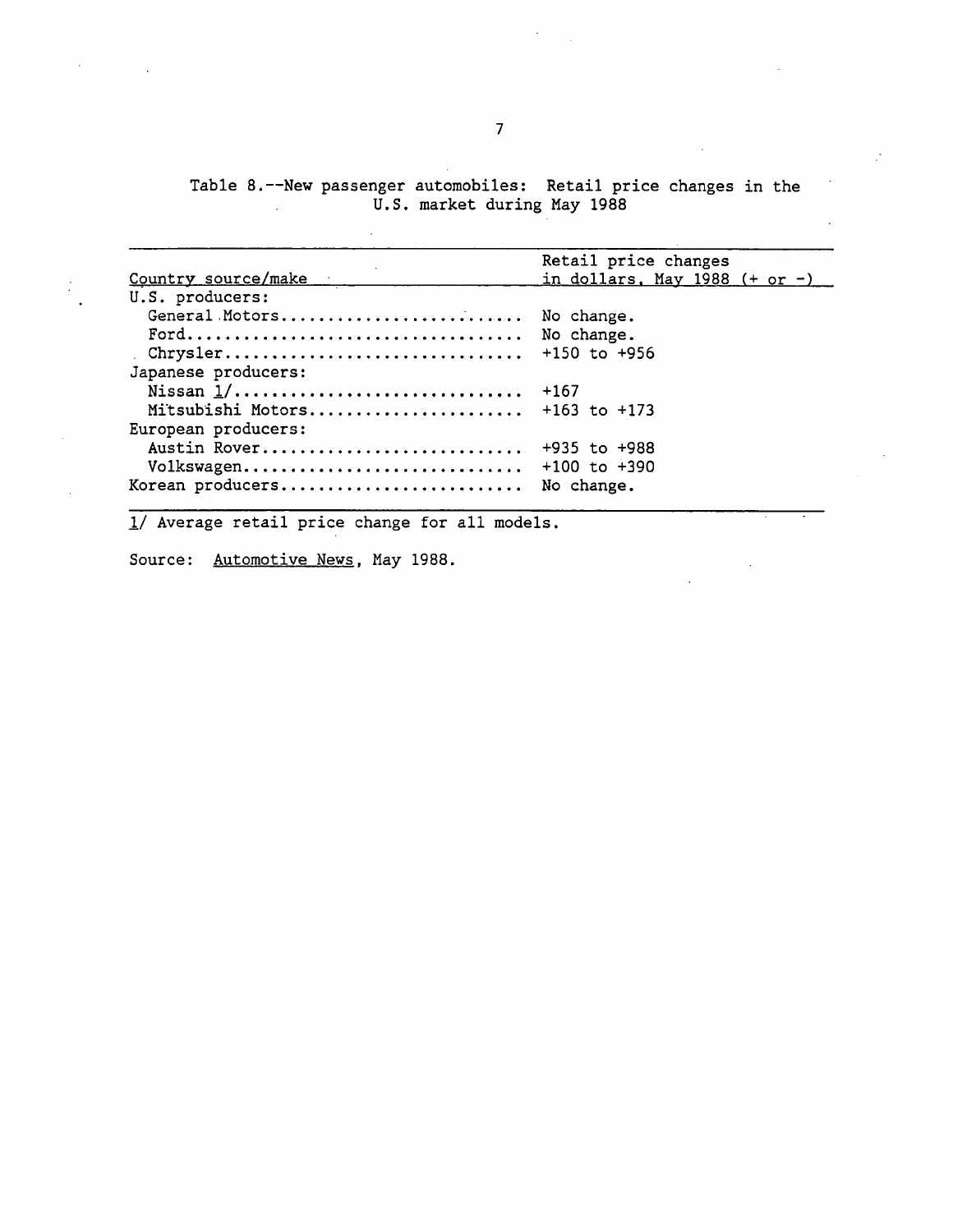|                                               | April 1    | 1981                 | June 1.         | 1988            |                                                |             |
|-----------------------------------------------|------------|----------------------|-----------------|-----------------|------------------------------------------------|-------------|
|                                               |            | Option-<br>ally      |                 | Option-<br>ally | Percent change in optionally<br>equipped model |             |
|                                               | Base       | equipped             | Base            | equipped        | May 1988-                                      | April 1981- |
| Company, model, and options 2/                | $model_3/$ | model <sub>3</sub> / | model $3\angle$ | $model$ 3/      | June 1988                                      | June 1988   |
| General Motors:                               |            |                      |                 |                 |                                                |             |
| Cavalier, 2 door $4/ $6,966 \quad 4/ $6,966$  |            |                      | \$6,995         | \$6,995         | 0.0                                            | $+0.4$      |
|                                               |            |                      | 16,071          | 16,486          | 0.0                                            | $+31.9$     |
| Ford:                                         |            |                      |                 |                 |                                                |             |
| Escort GL 2 door HB (RWD, TG)                 | $5,556$ .  | 5,857                | 6,949           | 7.199           | 0.0                                            | $+22.9$     |
| Tempo GL 4 door (RWD, AT, TG) $\frac{1}{2}$ / | 6,421      | 6,953                | 8,808           | 9,435           | 0.0                                            | $+35.7$     |
| LTD Crown Victoria. 4 door (RWD)              | 8,519      | 10,102               | 16,157          | 16,302          | 0.0                                            | $+61.4$     |
| Chrysler:                                     |            |                      |                 |                 |                                                |             |
| Reliant, 4 door (RWD, R, AT)                  | 5,980      | 6,680                | 6,995           | 8.434           | 0.0                                            | $+26.3$     |
| Dodge 600, 4 door (RWD, AC) $6/$              | 6,672      | 7,502                | 10,659          | 11,619          | 0.0                                            | $+54.9$     |
| Toyota:                                       |            |                      |                 |                 |                                                |             |
| Corolla, Deluxe, 4 door $(R)$                 | 5,688      | 5,793                | 8,998           | 9,328           | 0.0                                            | $+61.0$     |
| Cressida, 4 door                              | 11,599     | 11,599               | 20,998          | 20,998          | 0.0                                            | $+81.0$     |
| Nissan (Datsun):                              |            |                      |                 |                 |                                                |             |
| Sentra E. 2 door $1/$                         | 5,369      | 5,369                | 7.599           | 7,599           | $+4.1$                                         | $+41.5$     |
| Stanza GXE, 4 door (AT) $1/$                  | 6,839      | 7,749                | 13,449          | 14,164          | $+4.2$                                         | $+82.8$     |
| Maxima GXE, 4 door                            | 10,379     | 10,379               | 17,499          | 17,499          | $+3.2$                                         | $+68.6$     |
| Honda:                                        |            |                      |                 |                 |                                                |             |
| Civic 1500, 2 door HB $(R)$ $g/$              | 4,599      | 4.694                | 6,285           | 6.454           | 0.0                                            | $+37.5$     |
| $Accord$ DX, 4 door $(R)$                     | 7,645      | 7,950                | 11,570          | 11,739          | 0.0                                            | $+47.7$     |

#### Table 9.--Manufacturers' suggested retail prices of selected U.S. and Japanese automobiles; April 1981-June 1988 l/

l/ Suggested retail prices do not include any dealer incentives, below-market financing or rebates.

 $2$  The following codes apply: RWD = rear window defroster; TG = tinted glass; HB = hatchback; AT = automatic transmission;  $AC = air$  conditioning;  $R = radio$ .

l/ Base models are 2 door or 2 door hatchback and 4 door or 4·door hatchback models. Optionally equipped models are base models which have been equipped with the options listed in parenthesis.

 $\frac{4}{2}$  Cavalier and Cimarron not sold until May 21, 1981.<br>5/ Tempo replaced the Fairmont Futura.

*21* Dodge 600 replaced the Diplomat.

II Sentra replaced the 210; Stanza replaced the 510.

*HI* Civic 1500 replaced the Civic 1300.

Source: Compiled from data supplied by U.S. manufacturers, Japanese importers, and Automotive News.

Note: Some 1981-86 models have been discontinued; these modeis have been replaced by comparable models where possible. In addition, some equipment that was optional on prior models is now included in the base price or equipment that was standard has been deleted, making price comparisons of prior-year models difficult.

 $\lambda$